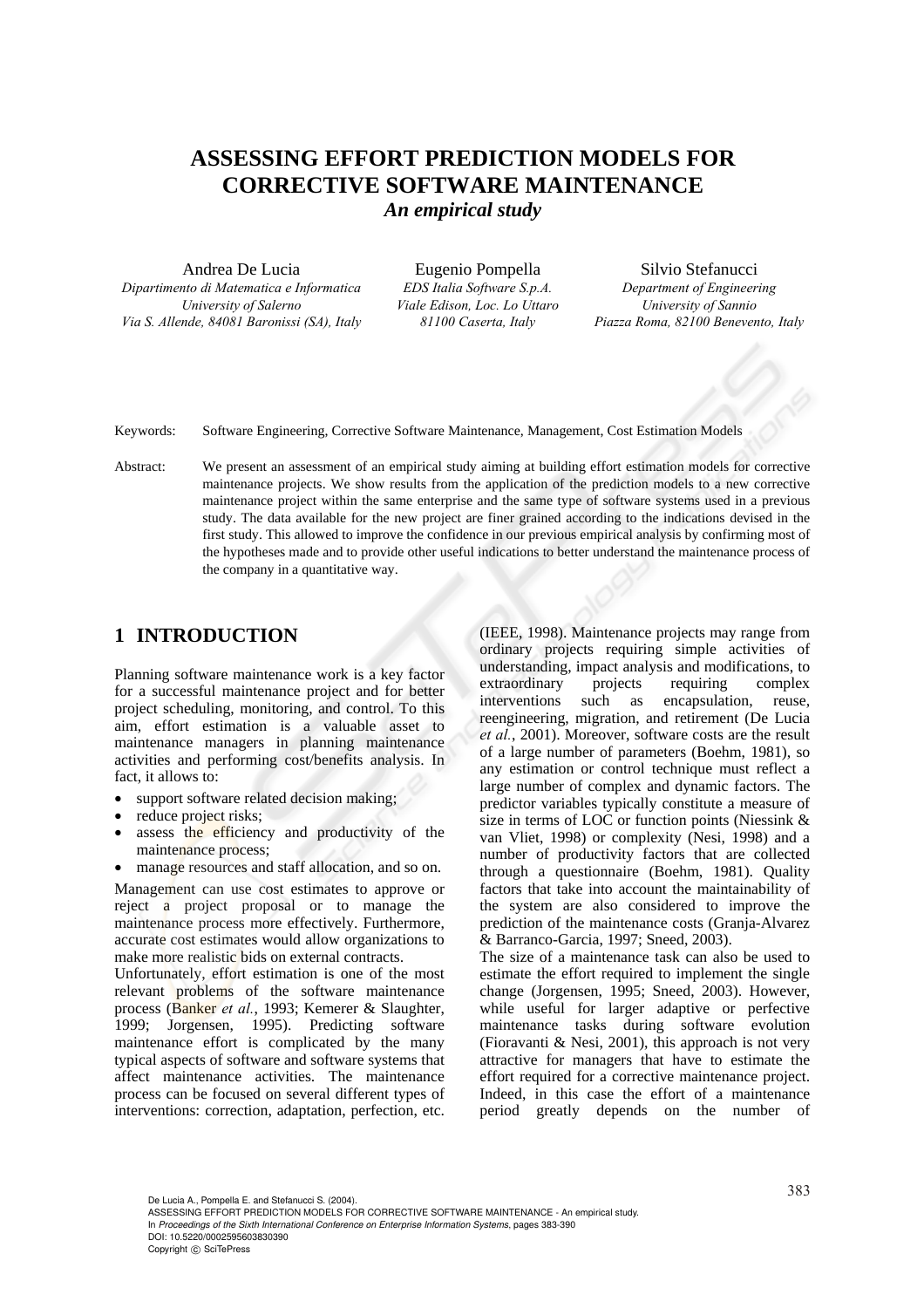maintenance requests, whereas tasks of the same type typically require a similar effort (Basili *et al.*, 1996; Ramil, 2000).

In a recent work (De Lucia *et al.*, 2002), we presented an empirical study aiming at building corrective maintenance effort prediction models from the experience of the Solution Center setup in Italy (in the town of Caserta) by EDS Italia Software, a major international software company. This paper presents a replicated assessment of the effort prediction models described in (De Lucia *et al.*, 2002). We show results from the application of the prediction models to a new corrective maintenance project within the same enterprise and the same application domain as the projects used in the previous study. The data available for the new project were finer grained according to the indications devised in the first study. This allowed to improve the confidence in our previous empirical analysis by confirming most of the hypotheses made and to provide other useful indications to better understand the maintenance process of the company in a quantitative way.

The paper is organized as follows. Sections 2 and 3 report the experimental setting and the results of the previous experimental study, respectively. Section 4 describes the new project, while Sections 5-7 present and discuss the results achieved through the analysis of the finer grained data available for the new maintenance project. Concluding remarks are outlined in Section 8.

### **2 EXPERIMENTAL SETTING**

Most of the business of the subject company concerns maintaining third party legacy systems. The subject company realizes outsourcing of system conduction and maintenance, including help desk services, for several large companies. Very often the customers ask for a very high service agreement level and this requires an accurate choice and allocation of very skilled maintainers, with adequate knowledge of the application domain and programming language of the maintenance project. This implies a careful definition of the maintenance process with well-defined activities, roles, and responsibilities to avoid inefficiencies (Aversano *et al.*, 2002). The phases of the life-cycle of the ordinary maintenance process are shown in Table 1. They closely follow the IEEE Standard for Software Maintenance (IEEE, 1998).

The data set available for our study is composed of a number of corrective software maintenance projects conducted on software systems of different customers. The subject systems are mainly business

applications in banking, insurance, and public administration. These projects allow for general conclusions that can be applied to other corrective maintenance projects in the business application domains of the subject company.

Table 1: Phases of the corrective maintenance process

| <b>Phase</b>   | <b>Short description</b>                        |  |  |  |  |
|----------------|-------------------------------------------------|--|--|--|--|
| <b>Define</b>  | Requirements identification and definition      |  |  |  |  |
| <b>Analyze</b> | Requirements analysis                           |  |  |  |  |
| <b>Design</b>  | Design of software modules and test cases       |  |  |  |  |
| Produce        | and<br>Implementation of software modules       |  |  |  |  |
|                | execution of test cases                         |  |  |  |  |
| Implement      | Delivery and introduction of the new modules in |  |  |  |  |
|                | the software system                             |  |  |  |  |

The main advantage of the data set is that it does not contain missing values. This is due to the careful manner in which the data was collected. In fact, the subject company is at CMM level 3 and is currently planning the assessment to achieve CMM level 4. At the CMM level 3, metrics are collected, analyzed, and used to control the process and to make corrections to the predicted costs and schedule, as necessary. Therefore, metric collection was crucial and supported by automatic tools, such as workflow management systems which are of aid to process automation and improvement (Aversano *et al.*, 2002). Technical metrics, such as software complexity metrics, were not available. In fact, for each new maintenance project, the subject company preliminarily collects a number of different technical metrics on a meaningful subset (about 20%) of the application portfolio to be maintained. The goal is to make an assessment of the software systems to make decisions about negotiations of the customer service levels, and to select the skills required by the maintenance team (De Lucia *et al.*, 2001).

## **3 PREVIOUS EMPIRICAL STUDY**

In a previous work (De Lucia *et al.*, 2002), the data of five corrective maintenance projects was used in an empirical study aiming at constructing effort prediction models. We used multiple linear regression analysis to build prediction models and validated them on the project data using crossvalidation techniques (Bradley & Gong, 1983).

The data set was composed of 144 monthly observations, collected from all the projects. For each observation, corresponding to monthly maintenance periods for each project, the following data was available and considered in our analysis (see Table 2):

- size of the system to be maintained;
- effort spent in the maintenance period;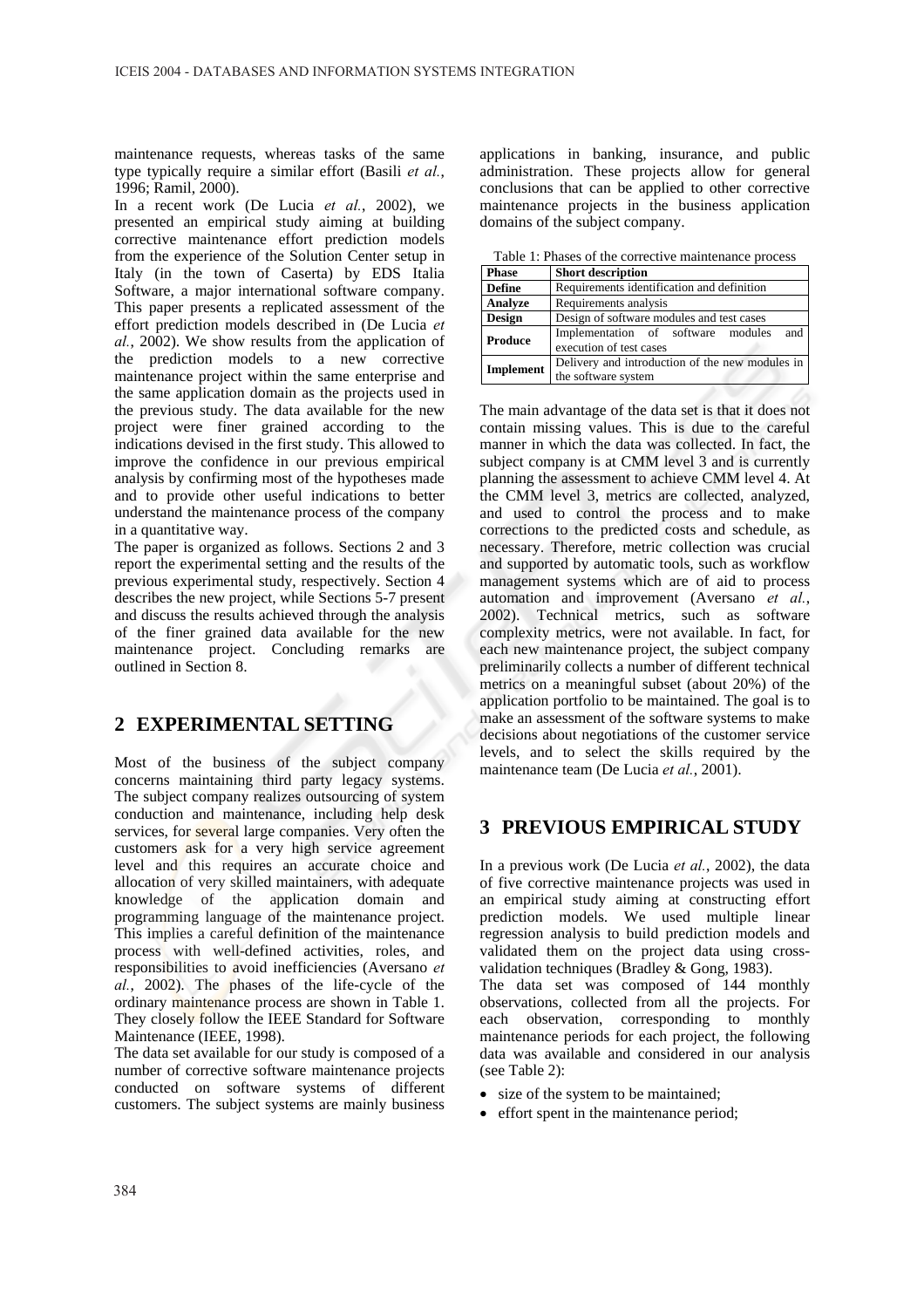• number of maintenance tasks, split in three categories:

*type A*: the maintenance task requires software source code modification;

- *type B*: the maintenance task requires fixing of data misalignments through database queries;
- *type C*: the maintenance task requires interventions not included in the previous categories, such user disoperation, problems out of contract, and so on.

The cost estimation model previously used within the organization was based on the size of the system to be maintained and the total number of maintenance tasks. For this reason we decided to build a linear model taking into account these two variables (model A in Table 3). However, we observed that the effort required to perform a maintenance task of type A might be sensibly different than the effort required to perform a task of type B or C. Also the number of maintenance tasks of type A is sensibly lower than the number of maintenance tasks of the other two types. For this reason, we expected to achieve a sensible improvement by splitting the variable N into the two variables NA and NBC (see Table 2). The result of our regression analysis was model B in Table 3. Finally, we also built a model considering the effect of each different type of maintenance tasks (model C in Table 3), although this model is generally more difficult and risky to be used, because it requires more precise estimates of the number of tasks of type B and C. Indeed, the coefficients of this model seem to suggest that the effort required for these two types of maintenance tasks is different: in particular, tasks of type C seem to be more expensive than tasks of type B.

To evaluate the prediction performance, we performed cross-validation and computed MRE (Magnitude Relative Error) for each observation, MMRE (Mean Magnitude Relative Error) and MdMRE (Median Magnitude Relative Error).

The  $MRE_i$  on an observation *i* is defined as:

$$
MRE_i = \frac{\left|\hat{y}_{i^*} - y_i\right|}{y_i}
$$

where  $y_i$  is the value of the i-*th* value of the dependent variable as observed in the data set and  $\hat{y}_{i*}$ is the corresponding value predicted by the model. MMRE is the average of the MRE*i*, while MdMRE is the median of the MRE*i*.

Moreover, the following variants of the measure PRED (Conte *et al.*, 1986; Jorgensen, 1995) were computed:

- PRED<sub>25</sub> = % of cases with MRE  $\leq$  0.25.
- PRED<sub>50</sub> = % of cases with MRE  $\leq$  0.50.

The MMRE, MdMRE, and PRED measures resulting from the leave-one-out cross-validation are shown in Table 4.

The prediction performances of our models are nevertheless very interesting according to the findings of Vicinanza *et al.* (1991), in particular considering that what is really wanted by software management is not to predict accurately, but to control over the final results.

Table 2: Collected metrics

| Metric        | <b>Description</b>                               |
|---------------|--------------------------------------------------|
| <b>NA</b>     | # of tasks requiring software modification       |
| <b>NB</b>     | # of tasks requiring fixing of data misalignment |
| NC            | # of other tasks                                 |
| <b>NBC</b>    | $NBC = NB + NC$                                  |
| N             | $N=NA+NB+NC$                                     |
| <b>SIZE</b>   | Size of the system to be maintained [kLOC]       |
| <b>EFFORT</b> | Actual Effort [man-hours]                        |

 $T_{11}$   $2$   $T_{21}$   $T_{31}$   $T_{32}$   $T_{33}$   $T_{34}$   $T_{35}$   $T_{36}$   $T_{37}$   $T_{38}$   $T_{39}$   $T_{30}$   $T_{30}$   $T_{30}$   $T_{30}$   $T_{30}$   $T_{30}$   $T_{30}$   $T_{30}$   $T_{30}$   $T_{30}$   $T_{30}$   $T_{30}$   $T_{30}$   $T_{30}$   $T_{30}$   $T_{30}$ 

|              | Table 5. Effort brediction model barameters |               |            |                |           |  |  |
|--------------|---------------------------------------------|---------------|------------|----------------|-----------|--|--|
| Model        | Var.                                        | $bi$ (Coeff.) | p-value    | $\mathbb{R}^2$ | Adj $R^2$ |  |  |
|              | N                                           | 1.342904      | $<$ 10E-07 | 0.8257         | 0.8245    |  |  |
| $\mathbf{A}$ | <b>SIZE</b>                                 | 0.169086      |            |                |           |  |  |
| B            | NA                                          | 9.053286      | $<10E-07$  |                |           |  |  |
|              | <b>NBC</b>                                  | 0.138275      | $<$ 10E-07 | 0.8891         | 0.8876    |  |  |
|              | <b>SIZE</b>                                 | 1.164826      | $<$ 10E-07 |                |           |  |  |
| $\mathbf C$  | <b>NA</b>                                   | 7.86988       | $<$ 10E-07 |                |           |  |  |
|              | <b>NB</b>                                   | 0.514121      | $<$ 10E-07 | 0.8963         | 0.8941    |  |  |
|              | NC                                          | 2.81486       | 0.000001   |                |           |  |  |
|              | <b>SIZE</b>                                 | 0.130507      | $<$ 10E-07 |                |           |  |  |

|                    | Model A | <b>Model B</b> | Model C |
|--------------------|---------|----------------|---------|
| <b>MMRE</b>        | 42.53%  | 36.40%         | 32.25%  |
| <b>MdMRE</b>       | 37.57%  | 29.16%         | 25.35%  |
| $PRED_{25}$        | 31.25%  | 40.36%         | 49.31%  |
| PRED <sub>50</sub> | 66.75%  | 74.56%         | 82.64%  |

### **4 NEW EMPIRICAL STUDY**

The main limitation of the data set was the fact that only the total effort of each maintenance period was maintained, while data for the single maintenance tasks was not available.

Indeed, it would have been interesting to increase the granularity of the collected data, also considering the effort of all the tasks of the same type or, even better, the effort of the single maintenance task. The availability of this data would allow to:

validate our hypothesis of considering different maintenance task types in the cost estimation models;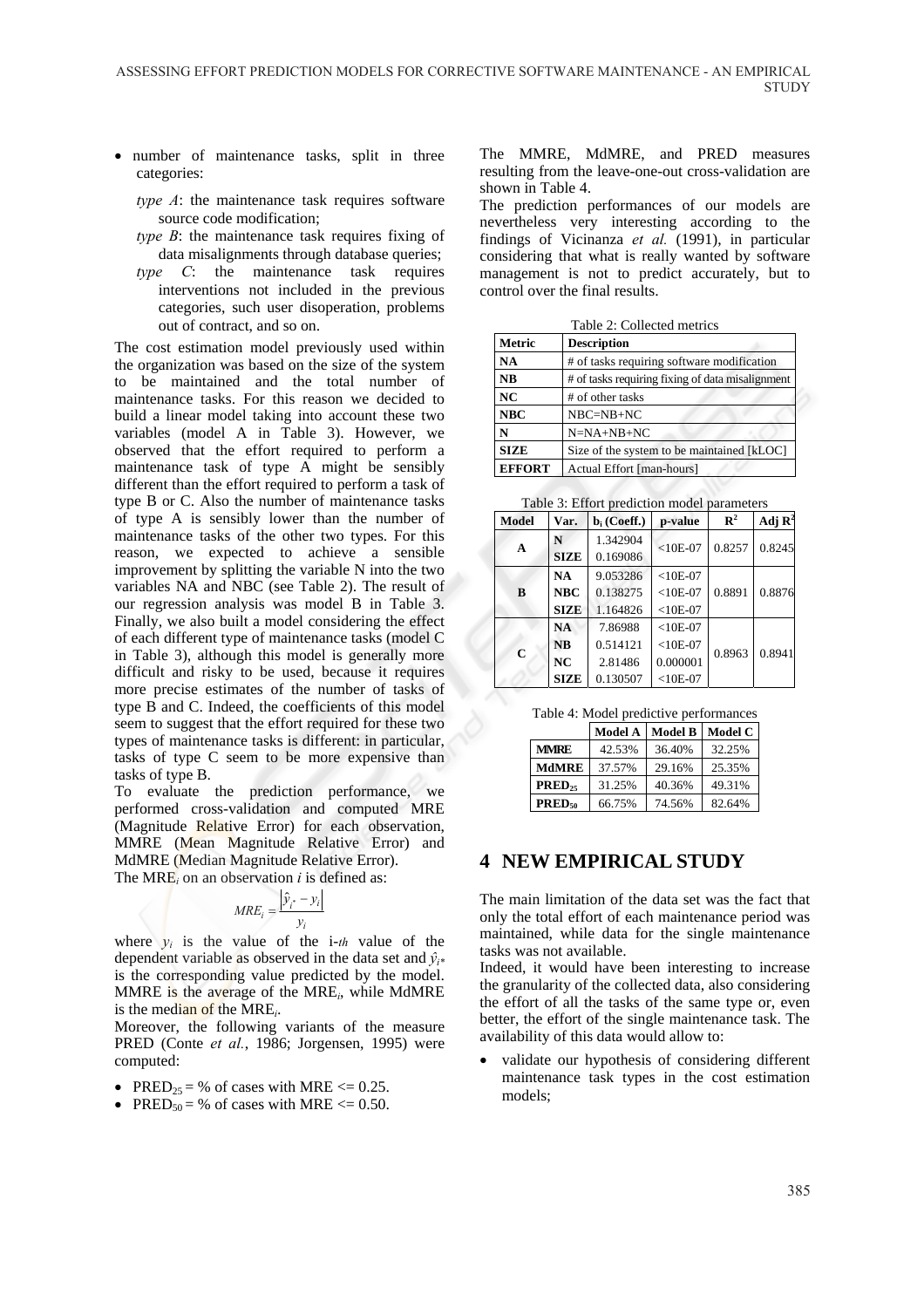- assess the different task types in a quantitative way;
- discover outliers at different granularity levels, both for monthly observations, and for single maintenance requests;
- understand the process in a quantitative way.

To overcome the limitations of the first study concerning the granularity of the data, the subject company implemented a specific process management tool (PMT) and used it in a new maintenance project. The PMT is web-based and is used at three different geographical sites, corresponding to the different Solution Centers involved in this new project. Its main capabilities are recording time and effort needed to carry out each phase of the maintenance process, notifying events to the maintenance team members responsible to perform a task when this has to be started, interfacing existing tools for configuration management, tracking maintenance requests.

Each maintenance request coming from the customer is recorded by a fist level Help Desk using a tracking tool that is on-line consulted only on one site by the software analysts responsible for this maintenance project. The analysts have two options: accepting the request and routing it to other sites or discarding the request and providing the motivations directly to the Help Desk tracking tool. Each accepted request is assigned a typology, that can be Change (small evolution), Defect (trouble ticket), or Other. Moreover, if the request is classified as Defect, there are other attributes specifying the severity and the associated priority (High, Medium, Low). The maintenance process is composed of a set of phases (shown in Table 1), again decomposable in a set of elementary activities based on the typology of the maintenance request. Each phase can be assigned to different human resources allocated on the project.

The new project was still on when we started the empirical study, so the data concerning the first 6 months of the project were available. The PMT allowed to collect about 30,000 observations, concerning 7,310 maintenance requests received in these 6 months. In this case, each observation corresponds to one phase of the maintenance process applied to a maintenance request, while in the previous empirical study it corresponded to the aggregation of all the maintenance requests received in one month. For each maintenance request the following data was available:

- Effort spent on each phase of the maintenance process (measured in man-hours);
- Priority, split in three categories:
- *High*: anomalies that entail the total unavailability of the system;
- *Medium*: anomalies that entail the partial unavailability (one or more functions) of the system;
- *Low*: anomalies that do not entail blocks of the system's functions, but degrade the performances of the system or cause incorrect operations or are limited to the user interface.

Table 5 shows the descriptive statistics for the monthly metrics of this maintenance project.

Table 5: Descriptive statistics of the new project

| Metric        | Min  | Max  | Mean    | <b>Median</b> | Std.Dev. |
|---------------|------|------|---------|---------------|----------|
| <b>NA</b>     | 66   | 96   | 83.33   | 83.5          | 10.23    |
| <b>NB</b>     | 276  | 472  | 353.83  | 348           | 69.39    |
| NC            | 625  | 927  | 780.5   | 782           | 104.23   |
| N             | 967  | 1423 | 1217.67 | 1223          | 164.51   |
| <b>EFFORT</b> | 3225 | 4857 | 3812.5  | 3768          | 539.58   |

## **5 ASSESSING PREDICTIVE PERFORMANCES ON THE NEW PROJECT**

Our first analysis was evaluating the predictive performances of the models built in De Lucia *et al.* (2002) on the new maintenance project. We applied the models to the new data simulating their behavior as it was really applied for prediction purposes. In fact, for the first monthly observation we used directly the models and coefficients of Table 3; for the next observation, we added previous observations to the data learning set of the model and recalibrated the models calculating the coefficients again. Results are shown in Table 6.

Table 6: Assessed model predictive performances

|                    | Model A  | <b>Model B</b> | Model C |
|--------------------|----------|----------------|---------|
| <b>MMRE</b>        | 36.91%   | 31.40%         | 16.60%  |
| <b>MdMRE</b>       | 32.31%   | 27.29%         | 14.31%  |
| $PRED_{25}$        | $0.00\%$ | 33.33%         | 83.33%  |
| PRED <sub>50</sub> | 66.66%   | 66.66%         | 100.00% |

For the best model (model C) only one prediction falls outside the  $25\%$  wall, producing a PRED<sub>25</sub> value of 83.33%. The MRE of each observation is reasonably low for all the predictions: if we discard the worst prediction (MRE  $= 35.56\%$ ), the MRE has a maximum value of 21.00%, that is surely an acceptable error value for the software maintenance effort prediction. The mean MRE is 16.60%, again an excellent value. It is worth noting that although the number of monthly periods is small, the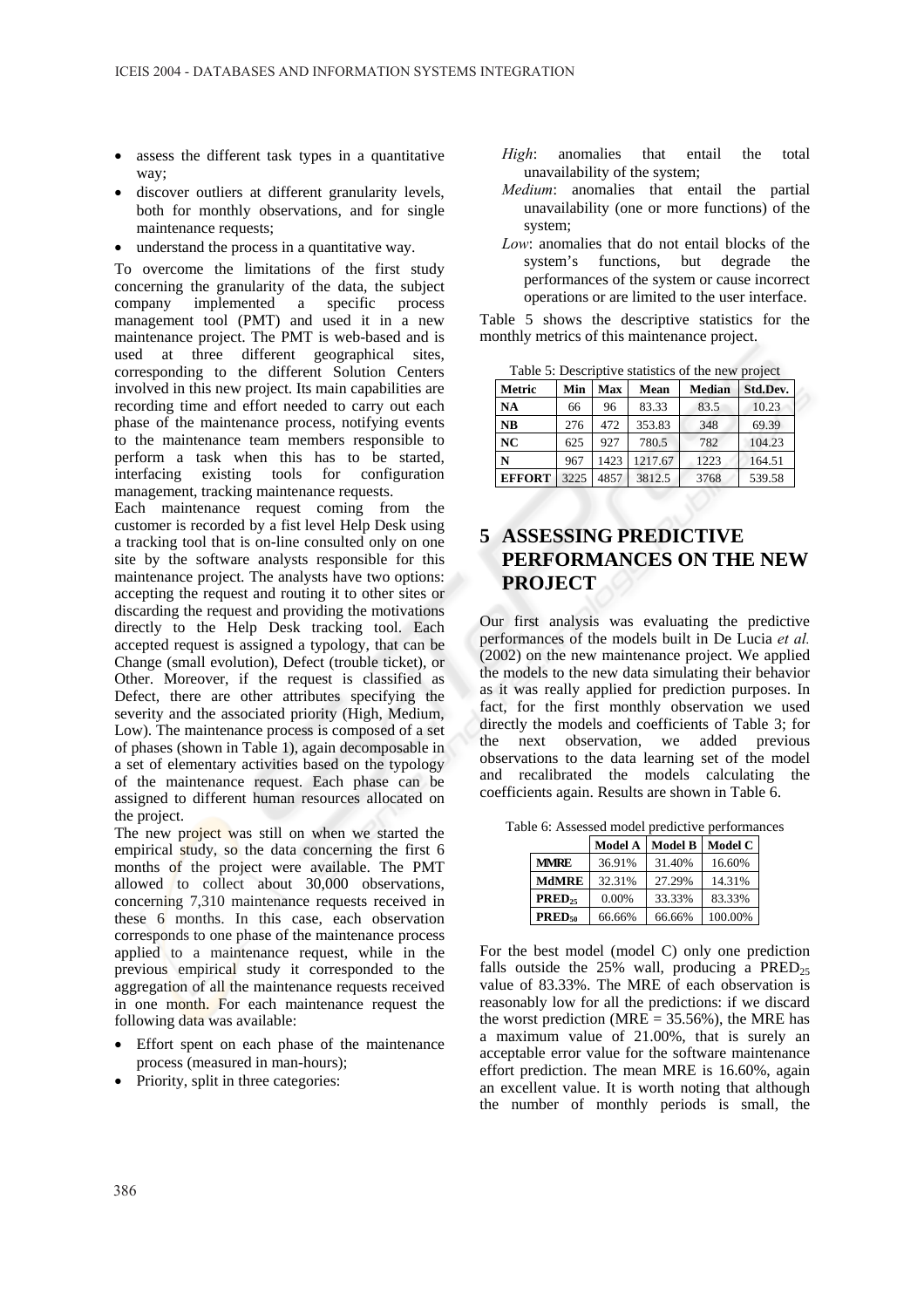performance parameters in Table 6 exhibit the same positive trends as in the previous study (see Table 4), in particular concerning MMRE e MdMRE. However, the small number of monthly periods seems to be the main reason for the greater variations of the PRED measures.

Our previous work was centered on the model construction and assessment of the prediction performance through cross-validation (Bradley & Gong, 1983). In this paper the granularity of the data collected for the last software project allows us to make further analyses: we have useful data to confirm (or to reject) the basic hypothesis of the effort prediction model, namely the assumption that the tasks of different type require different effort to be made and, in particular, tasks of type A generally require greater effort than the other two types. The box plot of Figure 1 and the data in Table 8 clearly confirm this hypothesis and provide us with a lot of other information about the maintenance process.

Each type of task has mean and median values sensibly different and presents a higher value for the coefficient of variation (it is the ratio of standard deviation by mean), thus indicating the presence of statistical outliers. However, rather than discarding all statistical outliers, we decided to analyze the data in a flexible way: we only discarded the maintenance requests with an effort that was clearly abnormal compared with all the other observations. These outliers represent isolated points with very high effort values almost of one magnitude order greater than the other observations (including other statistical outliers). On the other hand, besides abnormal outliers, it is common to have a relatively small number of maintenance requests requiring a great effort (compared to mean value); therefore, if we had discarded from our analysis also these observations that can be considered as outliers by a pure statistical point of view, we would have surely lost useful information about the software maintenance process.

It is worth noting that the effort required to accomplish the maintenance tasks corresponding to abnormal outliers is very large (almost two magnitude order greater than the mean). These maintenance requests can be easily identified as soon as they begin to be worked, as their resolution is usually non standard and requires more complex analysis and design. Sometimes, they are programmed maintenance requests, such as database restructuring operations. These can be viewed as the perfective interventions auspicated by Lehman's laws of software evolution to deal with the increasing complexity and declining quality of the software systems (Lehman & Belady, 1985). For this reason, the effort of these maintenance tasks should not be considered in the prediction model; rather, a

project manager should account for a small number of such tasks when estimating the effort of the maintenance project.

According to this heuristic we identified five outliers, corresponding to five maintenance requests, one of type A, three of type C and one of type B. After this elimination we recalibrated the effort prediction models and obtained the new relative errors shown in Table 7: the performance values are improved in all the parameters, although slightly. Moreover, if we consider the model C, MRE sensibly decreases for all the months which have an outlier discarded; in particular, the maximum value of the monthly MRE shrinks from 35.56% to 26.48%.

Table 7: Assessed model predictive performances  $(x, t)$  out outliers)

| (without outhers) |                |        |                   |  |  |
|-------------------|----------------|--------|-------------------|--|--|
|                   | <b>Model A</b> |        | Model B   Model C |  |  |
| <b>MMRE</b>       | 37.72%         | 28.06% | 15.69%            |  |  |
| <b>MdMRE</b>      | 38.68%         | 30.40% | 13.56%            |  |  |
| $PRED_{25}$       | 16.66%         | 33.33% | 83.33%            |  |  |
| $PRED_{50}$       | 66.66%         | 83.33% | 100.00%           |  |  |

# **6 ANALYSIS OF TASKS OF DIFFERENT TYPES AND PRIORITY**

In this section we analyze the distribution of the effort among tasks of different type and priority. As shown in Figure 1, the height of the NA box indicates that tasks of type A have higher variability than the tasks of other types. Generally, this type of tasks:

- requires an effort great almost five or six times the effort required by the other two types, as it can be noted by comparing the values of the quartiles, of the medians, and of the box fences (adjacent values);
- has effort value ranges clearly higher than the other two types;
- has the main influence on the effort.

This confirms our hypothesis about the different influence on the effort determined by the type of tasks.

The other two types of tasks have similar boxes, indicating that the tasks of type B and C:

- generally require similar effort to be made, with a slight adjunctive effort for type B;
- have a small variability range, as the efforts of the maintenance tasks comprised between the 10th and 90th percentiles range between 0.4 and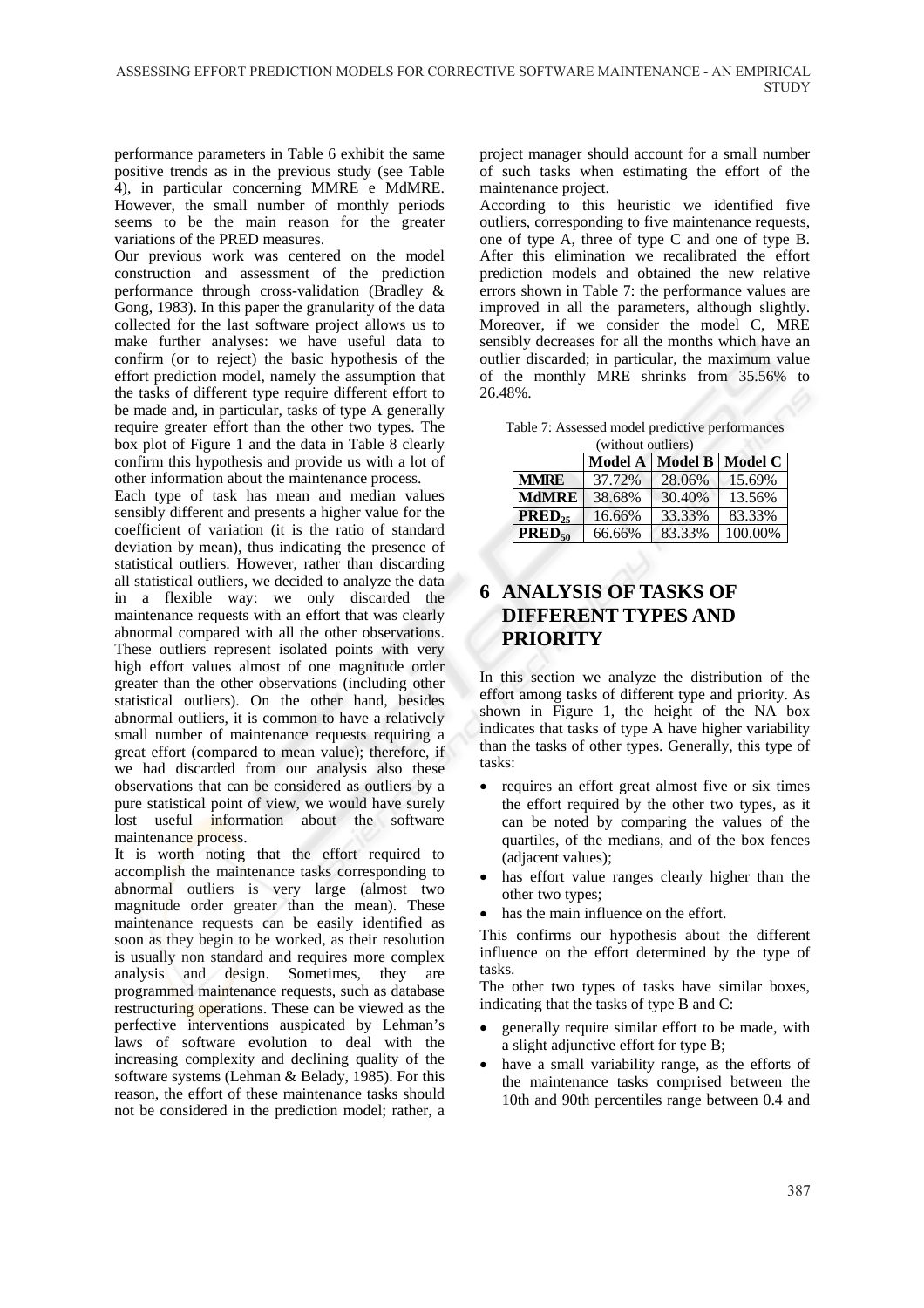4 hours for maintenance tasks of type B and between 0.4 and 3 hours for maintenance tasks of type C (see Table 8).



Figure 1: Effort distribution box plot with respect to maintenance request types

|                             | NA    | NB   | NC   |
|-----------------------------|-------|------|------|
| Mean                        | 12.78 | 2.43 | 1.94 |
| <b>StDev</b>                | 20.30 | 6.86 | 7.25 |
| 10 <sup>th</sup> Percentile | 1.75  | 0.40 | 0.40 |
| <b>Median</b>               | 6.75  | 1.20 | 1.00 |
| 90 <sup>th</sup> Percentile | 30.00 | 4.00 | 3.00 |

A consideration to make is the fact that while the coefficients of model C in Table 3 seems to suggest that in the previous projects the effort required for tasks of type C is greater than the effort required for tasks of type B, the detailed data of the new project seems to confute this hypothesis, as maintenance tasks of type B and C require a similar effort (slightly higher for tasks of type B). Therefore, the major improvement of model C with respect to model B (compare Tables 4 and Table 6) was unexpected, as the data of the new project seems to justify the aggregation of the tasks of type B and C and its use as a single variable in the prediction model B. The reason of the major improvement of the performances of model C can be justified by a compensation effect of the coefficients of the model. It is worth noting that due to the similarity of the efforts of maintenance tasks of type B and C and due to the fact that the number of maintenance tasks of type C is about twice the number of maintenance tasks of type B, applying model C is equivalent to apply model B with a lower coefficient for NA and a higher coefficient for NBC (see Table 3). Therefore, giving a greater weight to tasks of types B and C with respect to tasks of type A would result in better performances of model B in the new project.

The classification of each request by priority allows to make further considerations about the maintenance process execution. Almost all the outliers do not have high priority. From Table 9 and

Table 10 there is a low percentage of high priority tasks. The larger part of the effort is spent on the low priority tasks, which are resolved after an accurate scheduling of the activities. It is worth noting that, among the low priority tasks, the tasks of type A account only for 4.64% of the total number of maintenance requests, but consume 22.93% of the total effort. This suggests that a big part of maintenance requests that impacts on software code has low priority and a complexity level not trivial, as they need more effort to be made.

|                        |      |       | <b>Type A</b>   <b>Type B</b>   <b>Type C</b> |  |
|------------------------|------|-------|-----------------------------------------------|--|
| <b>High priority</b>   | 0.60 | 2.18  | 2.08                                          |  |
| <b>Medium priority</b> | 1.59 | 3.97  | 15.35                                         |  |
| Low priority           | 4.64 | 22.91 | 46.66                                         |  |

Table 10: Effort distrib. (%) among task type and priority

|                        |       |       | <b>Type A</b> Type B Type C |
|------------------------|-------|-------|-----------------------------|
| <b>High priority</b>   | 2.23  | 4.12  | 1.96                        |
| <b>Medium priority</b> | 5.80  | 4.03  | 12.40                       |
| Low priority           | 22.93 | 16.90 | 29.62                       |

## **7 EFFORT DISTRIBUTION ANALYSIS**

In this section we analyze the data about the distribution of the effort to the phases of the maintenance process. Figures 2 and 3 show the phase distribution distinguishing the tasks of type A from the tasks of type B and C. This distinction is needed because the maintenance process for a task of type A requires software code modifications: this operation and all the strictly correlated activities (such as document check-in/check-out, testing execution, etc.) are included in the phase called Produce, that is not present in the other task types.

There are not unexpected results: for type A the Produce phase is the most expensive, as it can be seen from the height of the box and of the upper fence. This is reasonable, as the effort needed for testing (that generally is an expensive operation), is accounted in this phase.

For type B and C the phase distribution is almost regular: all the boxes have similar height and have median value at 25%; there are no high values for the fences, and the phases require analogous time to be executed, with Analyze and Design generally more expensive than Define and Implement.

It is worth noting that the phases of the maintenance process for the tasks of type B and C have a very short time. In most cases, they are performed in less than one hour. In this case, the phase distribution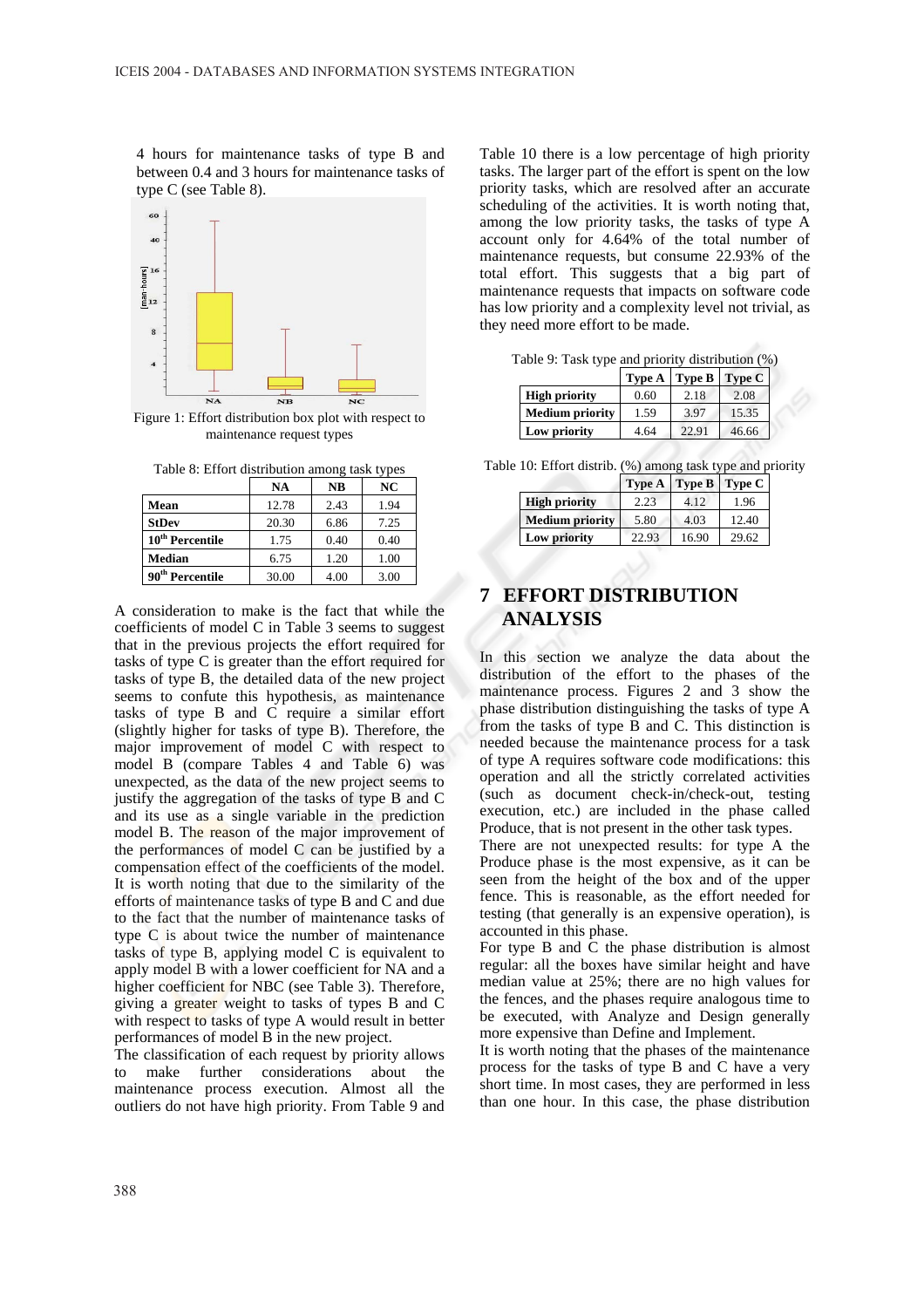analysis clearly shows that there is no real utility to perform analyses aiming at reducing the time needed for the completion of a single phase. On the other hand, it is useful to analyze them to discover particular trends or phase distribution correlated to specific process characteristics. In our case, we have not discovered any of these properties, so we have limited our discussion to the simple description of the time distribution among the different phases.



Figure 2: Effort distribution box plot with respect to phases (maintenance requests of type A)



Figure 3: Effort distribution box plot with respect to phases (maintenance requests of type B and C)

# **8 CONCLUSION**

In this paper we have presented an assessment of an empirical study aiming at building corrective maintenance effort estimation models. In a previous work (De Lucia *et al.*, 2002) we used as a case study a data set obtained from five different corrective maintenance projects to experimentally construct, validate, and compare model performances through multivariate linear regression models. The main observation was to take into account the differences in the effort required to accomplish tasks of different types. Therefore, we built effort prediction models based on the distinction of the task types. The prediction performance of our models was very interesting according to the findings of Vicinanza *et al.* (1991).

A critique to the applicability of the cost estimation models might be the fact that they consider as independent variables the number of maintenance tasks that are not known at the beginning of a project and that should be in turn estimated. However, as far as our experience with these type of systems has demonstrated, the overall trend of the maintenance tasks of each type appears to follow the Lehman's laws of software evolution (Lehman & Belady, 1985), in particular the self regulation and the conservation of organizational stability laws: in general the number of maintenance tasks of each type oscillates around an average value across the maintenance periods. These average values can be calculated with a good approximation after a few maintenance periods and used to estimate the maintenance effort. Both the average values and the effort estimates can be improved as soon as new observations are available. A deeper discussion of this issue is out of the scope of this paper. More details and empirical data are available from the authors.

Although the results of the previous study were good, we identified some limitations concerning the granularity of the metrics used in the previous empirical study and auspicated the collection of further information useful to overcome them. The subject company is currently planning the assessment to move from CMM level 3 to CMM level 4. It is a requisite of the CMM level 3 that metrics are to be collected, analyzed, and used to control the process and to make corrections on the predicted costs and schedule, if necessary. Therefore, metric collection was crucial. The study presented in (De Lucia *et al.*, 2002) suggested to record process metrics at a finer granularity level than a monthly maintenance period. The subject company applied these considerations in the definition of the metric plan of a new maintenance project, analyzed in this paper: productivity metrics have been collected and recorded for each maintenance request, allowing to obtain more accurate productivity data. Therefore, we performed a replicated assessment of the effort prediction models on a new corrective maintenance project. Thanks to the finer data, we have been able to:

- verify the prediction performances of the models on a new maintenance project, applying the effort prediction model to the new project data;
- verify the hypothesis of the different effort needed by the tasks of different types in a quantitative way, measuring the effort required by the different task types;
- identify outliers in the data at a finer granularity level, analyzing the single maintenance request instead of their aggregation;